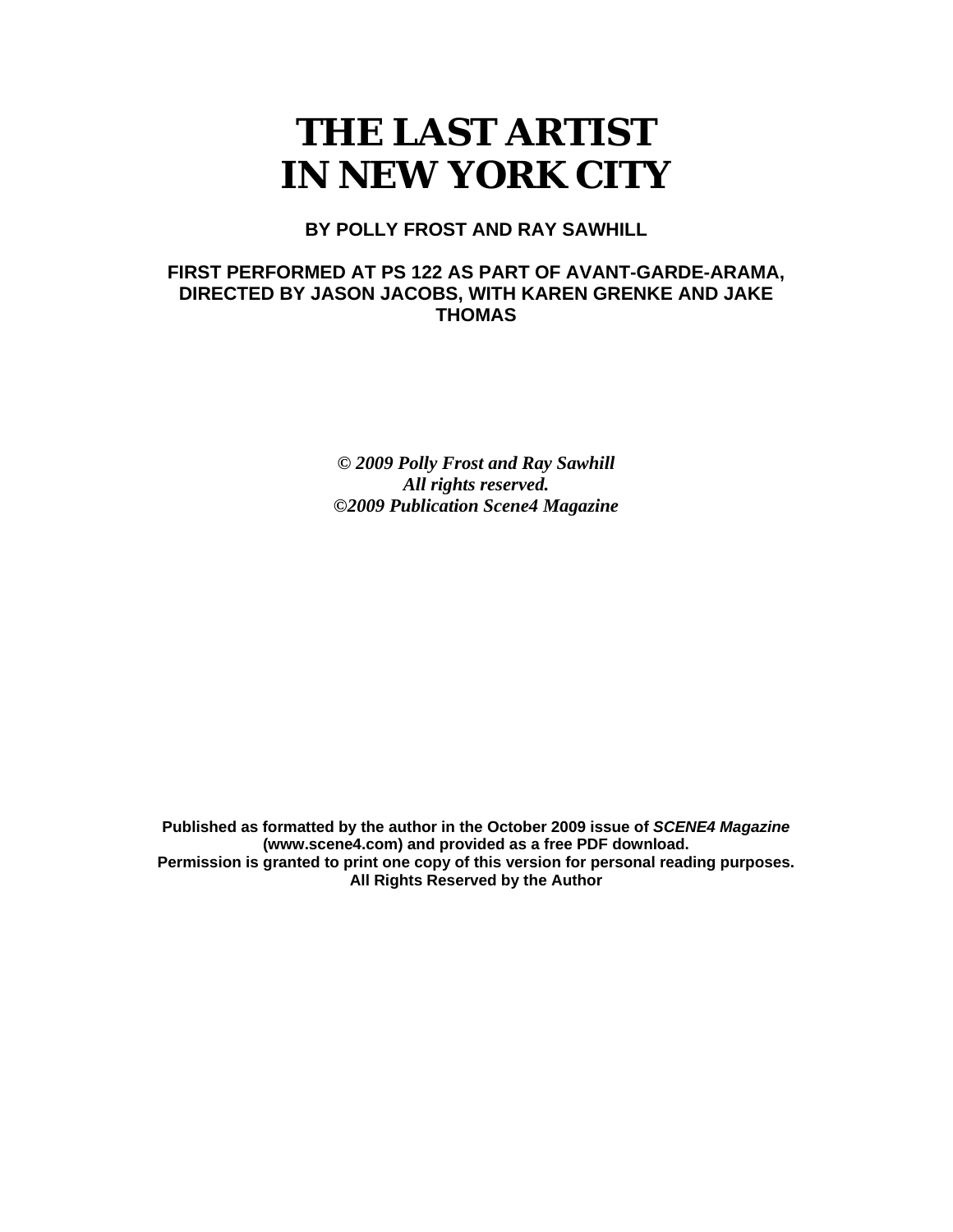## **SCENE 1. METUCHEN MALL**

**ANNOUNCER VOICE:** Ladies and gentlemen, as the last performance at PS 122 before Chase/ Wachovia-Whole Foods moves in for your financial and shopping ease, Theatre Askew presents Karen Grenke, "The Last Artist in New York City." Karen is moving into the theater space with a flashlight. Points it at walls, ceiling, people in the audience, at herself ...

**KAREN (TO AUDIENCE):** Walking through the Metuchen Mall ... By my side, Xavier, my former lover in the Polyamory Art Collective ... You may know them as PAC ... Years ago, Xavier helped me find my current style ... Of course I helped him equally ... Metuchen? you ask. Central Jersey is the answer ... Central Jersey is always the answer ... My old partners had abandoned Williamsburg years ago ...

#### *Flashlight continues picking out things.*

**KAREN (TO AUDIENCE):** Dark corridors ... Dried-up fountains ... Display windows for Linens Etc and Williams Sonoma now cracked and jagged ... Sullen kids in tight pants and spikey hair camping out and smoking ... We're inside an abandoned mall, but I'm reminded of photos I once saw in a book about Astor Place in the '70s ... Xavier is talking.

**KAREN (AS XAVIER):** Why has it taken you so long to visit us in person? The time has come for you to give up the big city dream. Baby, New York doesn't care about art any more.

**KAREN (TO AUDIENCE):** Xavier pushes open a huge door ... Rave music up. People dancing, flashing lights, pulsing electronica ... **(TO XAVIER)** Oh my god, Xavier, this is the greatest scene ever! Retro-Hindu-Trance, aren't I right?

**KAREN (AS XAVIER):** Welcome to the Big Box, baby! KAREN (TO AUDIENCE): When the day began I had no idea how momentous it would prove. Rave music continues for a few seconds, then stops.

### **SCENE 2. KAREN ON SEGWAY**

#### *Swirly pink-green light. Earlier that day. Hurrying between jobs. Karen quaffs Red Bull.*

**KAREN (TO AUDIENCE):** ... Floating through the city on my faithful Segway ... Between one job and the next ... Five day jobs and I barely get by ... Bouncing ... Ah, the hallowed cobblestones of SoHo ... Paying tribute ... The greats of the past ... Karen Finley, Eric Bogosian, Spalding Gray ... Then through Chelsea ...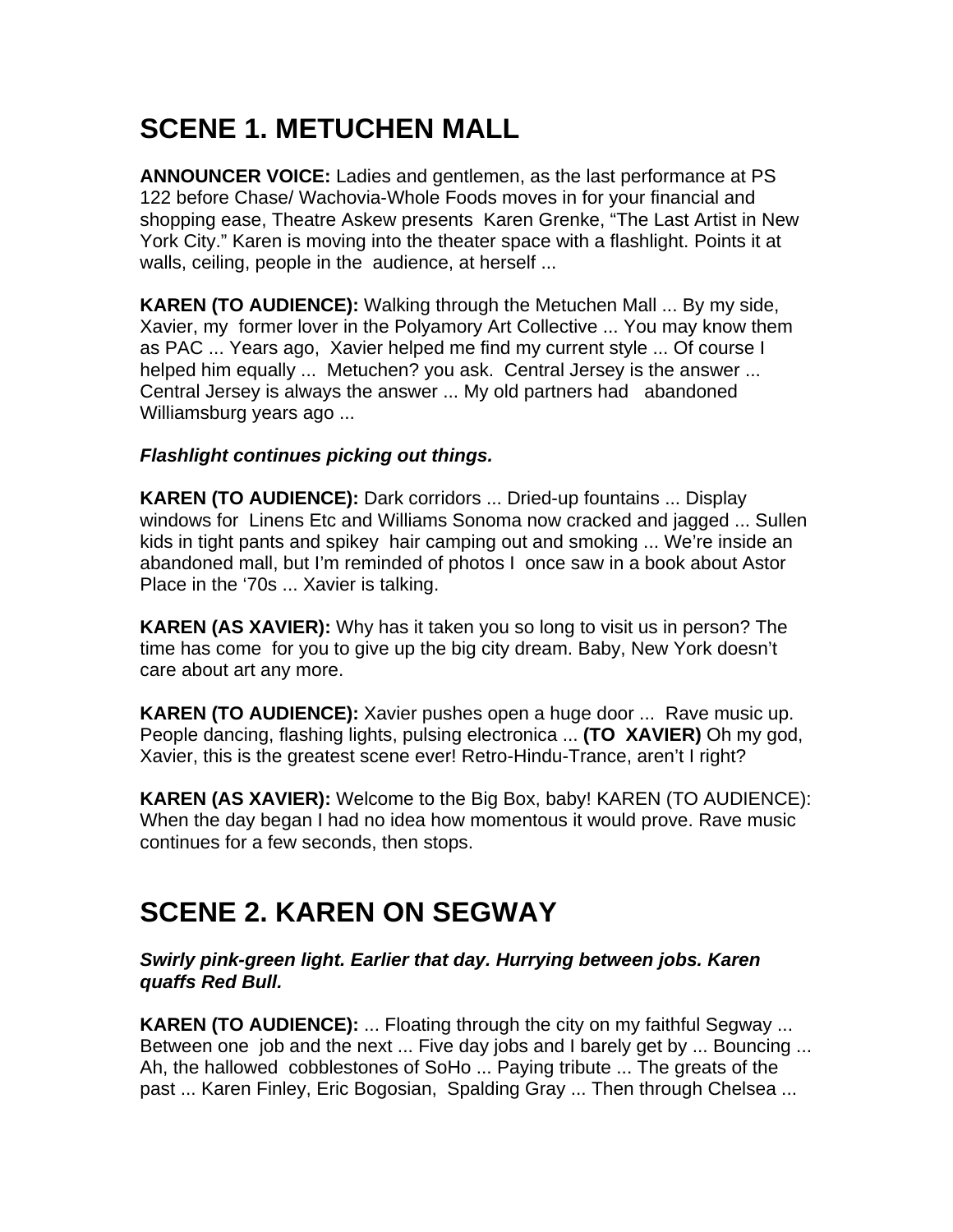Once full of galleries, now playdate central for families ... In Midtown, the former sites of Sonnabend, Castelli, Pace Wildenstein ... I nod silently ... Wavy ... blueglass ... highrises ... Taking over everywhere ... I hate those fucking things!

#### *Ka-boop of iPhone email notification interrupts. Karen tries to keep balance as she pulls out iPhone and calls up email.*

**KAREN (TO AUDIENCE):** Stefani Symonds. Dot N-Y-Times? That's right, the Times. The New York fucking Times! She wants to do a feature. That's right, about me, Karen Grenke."You're the last remaining artist in New York City. You're a cultural landmark." Omigod, omigod, omigod .... After all these years ... All my sacrifices ... My time as a New York artist has finally come!

*Twirls around on Segway in joy and -- horn honks -- almost gets run over.* 

### **SCENE 3. KAREN AT FRANK GEHRY HIGH**

*Hard white light up. Karen's at desk in "teacher" mode -- think Spalding Gray in eyeglasses. Takes a big swig of Red Bull.* 

**KAREN (TO AUDIENCE):** There I was, behind my teacher's desk, at Frank Gehry High for the Developmentally Gifted on the Upper East Side. As my student settled in, I crafted a proud email to my former mates in the Polyamory Art Collective ... PAC ... Been years since I last wrote them. But I felt certain they'd be happy for me ... The great artistic spirit that this city once had ... Embodied now in me and me alone! ... I was still buzzed as I began talking about Warhol's immortal brilliance.

**KAREN (AS STUDENT):** Screw immortality. How'd his paintings do at the most recent auction?

**KAREN (TO AUDIENCE):** God, how I hated these new entitled brats! But it was my own fault, I was the one who'd persuaded the principal to let me replace Introductory Art History with Art as Recession Investment strategy. It was time to steer the conversation in a productive direction.

**(TO CLASS)** Hey, I have a fun announcement this morning. The Times is doing a feature on me. That's right, me, your very own teacher, Ms. Karen Grenke. You never really believed I was an artist, did you? But now --

**KAREN (AS STUDENT):** What's "The Times"?

**KAREN (TO CLASS):** You really don't know? It's what we used to call a major news source. It symbolized New York and its great cultural life.

**KAREN (AS STUDENT):** Losing strategy. The underlying mortgage on that new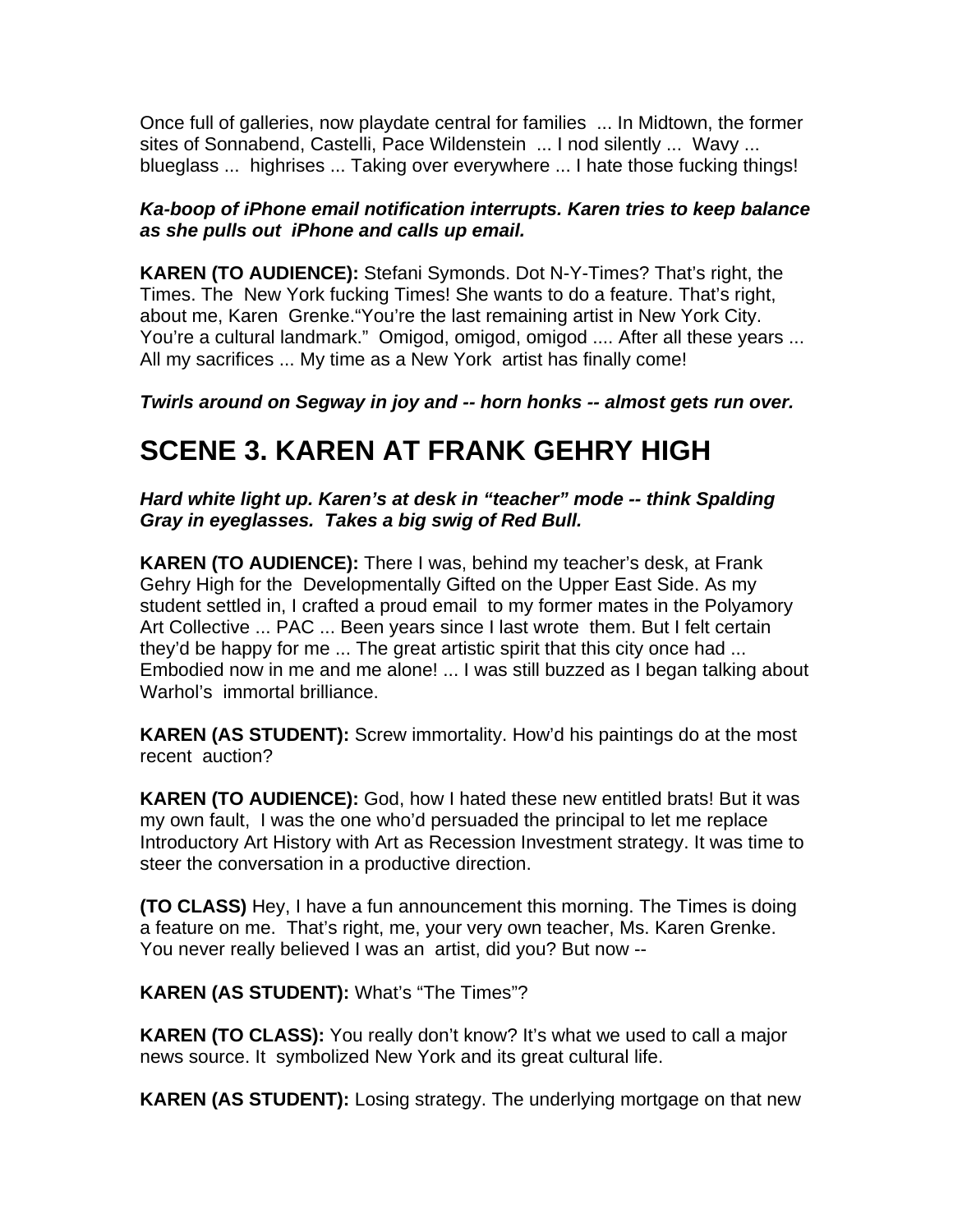Renzo Piano building is killing them. You should be targeting Collegehumor.com instead.

**KAREN (TO AUDIENCE):** Christ! After class, I was unlocking my Segway. I noticed this shy girl from class standing there. You know the type. Gaunt ... dreamy ... Her hair a different color every week.

**KAREN (AS JESS):** Sorry about my idiot classmates. Screw them. They know nothing about art.

**KAREN (TO JESS):** Oh. And you do? **(TO AUDIENCE):** She pulled out her iPhone ... It's a YouTube mashup showing Schnabel, Fischl and Sherman mouthing the lyrics to "Sheena is a Punk Rocker."

**KAREN (AS JESS):** I did it by myself. AfterEffects. Flash. Final Cut.

**KAREN (TO AUDIENCE):** I started to lecture her about giving people you're stealing from credit, then ... Decided not to go there. Why squash creativity?

### **SCENE 4. KAREN ON SEGWAY**

*Lights change back to Segway-swirly. Karen on Segway, a dreamy-pleased state, slurping Red Bull as she steers with one hand.* 

**KAREN (TO AUDIENCE):** So there's hope ... New York may have a cultural future after all! ... Cruising home ... Me and my Segway merging as one ... Crossing 14th ... Ah, my beloved East Village ... Home of The Beats ... The punk rock revolution ...

Takes big swig of Red Bull. It has its effect.

**KAREN:** But even downtown the biomorphing blueglass buildings are taking over.

#### *Another big swig.*

**KAREN:** Fuckers! iPhone email goes ka-thump. Karen calls it up.

**KAREN (TO AUDIENCE):** Eden, my rival for Xavier in the Polyamory Art Collective ... PAC ... I know what you're thinking -- "rivalry"? Well, if you're polyamorous you know how it goes ... All the blah blah around who's sleeping with who ... Ethical sluts talk more than they fuck! ... But there was just no getting past our feelings of possessiveness ... In the space behind Eden, the other members of PAC writhe in a naked heap ... Rehearsal or orgy?

**KAREN (AS EDEN):** Congrats! We'd help you celebrate in person but we never come to NYC any longer. Honey, today's real artists don't even know where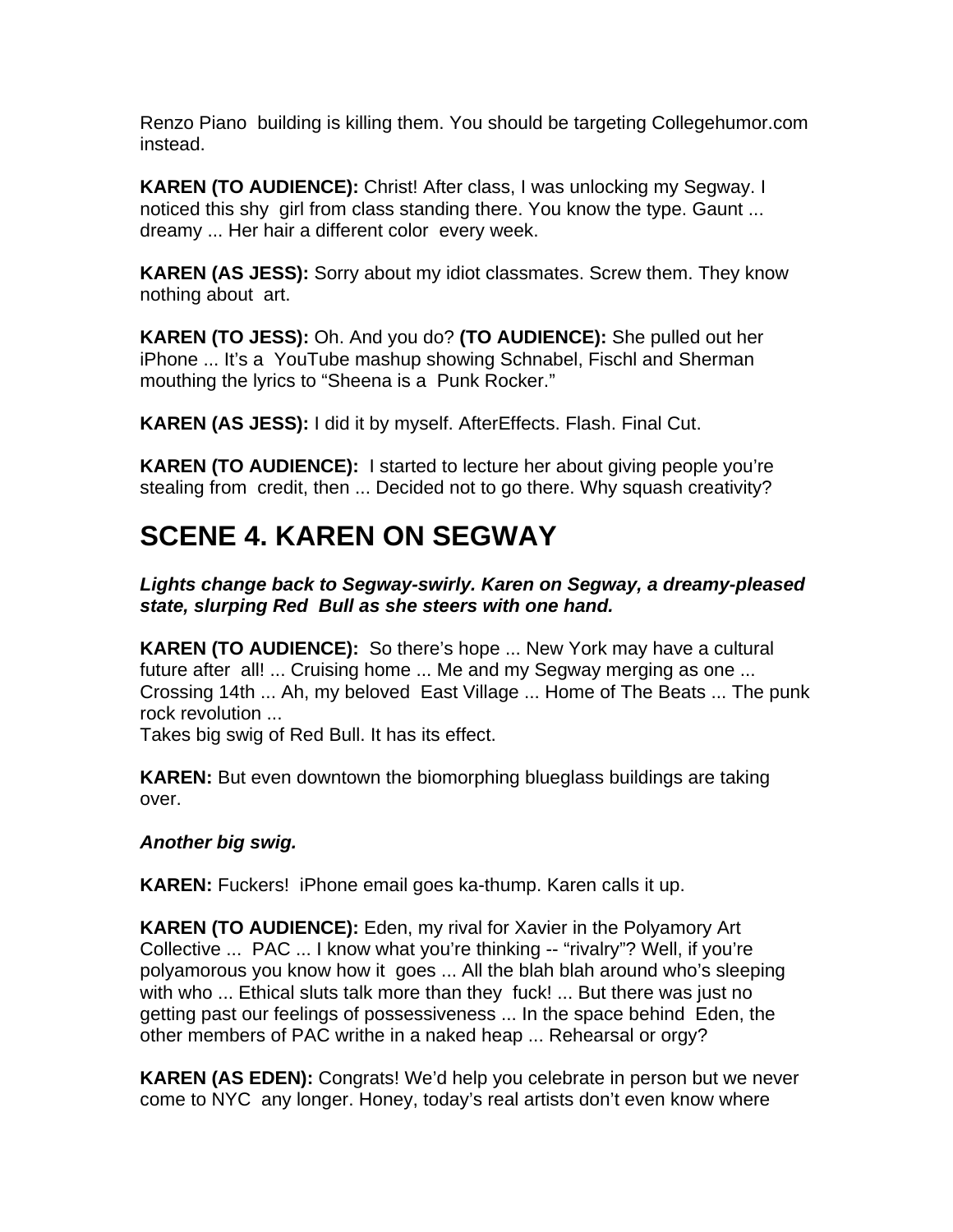Manhattan is.

**KAREN (TO AUDIENCE):** Once a bitch, always a bitch! Why can't Xavier see that! Swigs Red Bull in fury.

### **SCENE 5. KAREN AT HER APARTMENT**

*Swirly lights stop. Karen now sitting on the desk, as though on sofa or bed. Many empty cans of Red Bull in a mess around her.* 

**KAREN (TO AUDIENCE):** The real trouble, I was starting to realize -- I've been so busy maintaining life in New York that I haven't gotten much art done. None. Zero. Nada. What will I have to show when I meet with Stefani? Takes big swig of Red Bull. Sets empty can down among others. Contemplates arrangement of cans. Re-arranges them.

**KAREN (TO SELF):** I was starting to see some real artistic possibilities ... Karen kisses the Red Bull. Fondles it. Runs the can of Red Bull over arms, head, legs, boobs, tummy. Starts to masturbate using the can of Red Bull. In big gesture of heedlessness, she sweeps all the other cans of Red Bull onto the floor. As she's starting to feel the heat -- The iPhone makes its email ka-thunk sound.

**KAREN:** Oh, shit! Karen calls up email.

**KAREN (TO SELF):** Say it isn't so!

**(TO AUDIENCE)** Stefani's been downsized. The underlying mortgage really is causing hell at the Times! And worse -- the article about me is off! What has my life been about!? I blasted off a woeful mass message to my entire email list. The Collective got back to me instantly ...

### **SCENE 6. KAREN ON SEGWAY**

#### *This time we get a nightmare version of swirly pink-green Segway lighting and subjective movement. It's dark and stormy, and Karen is despairing.*

**KAREN (TO HERSELF AND THE AUDIENCE):** Come join us, they say ... A performance in Metuchen, they say ... It's the old loyalties that help us out in tough times ... I throw on my old artchick party clothes ... The first time in years ... The Segway and I are off! ... Dodging potholes ... Steering around young families with their damn baby strollers ... Blind with emotion, we fly -- fly! - through the rain ... Screw you, New York City ... Screw your SUVs ... Your endless bank branches ...... I hate tourist-safe neighborhoods! ... Screw your K-Marts ... Your Barnes and Nobles ... Your family-friendly Disney musicals ... I hate branding! ...Trader Joe's I'll make an exception for ... Excellent prices on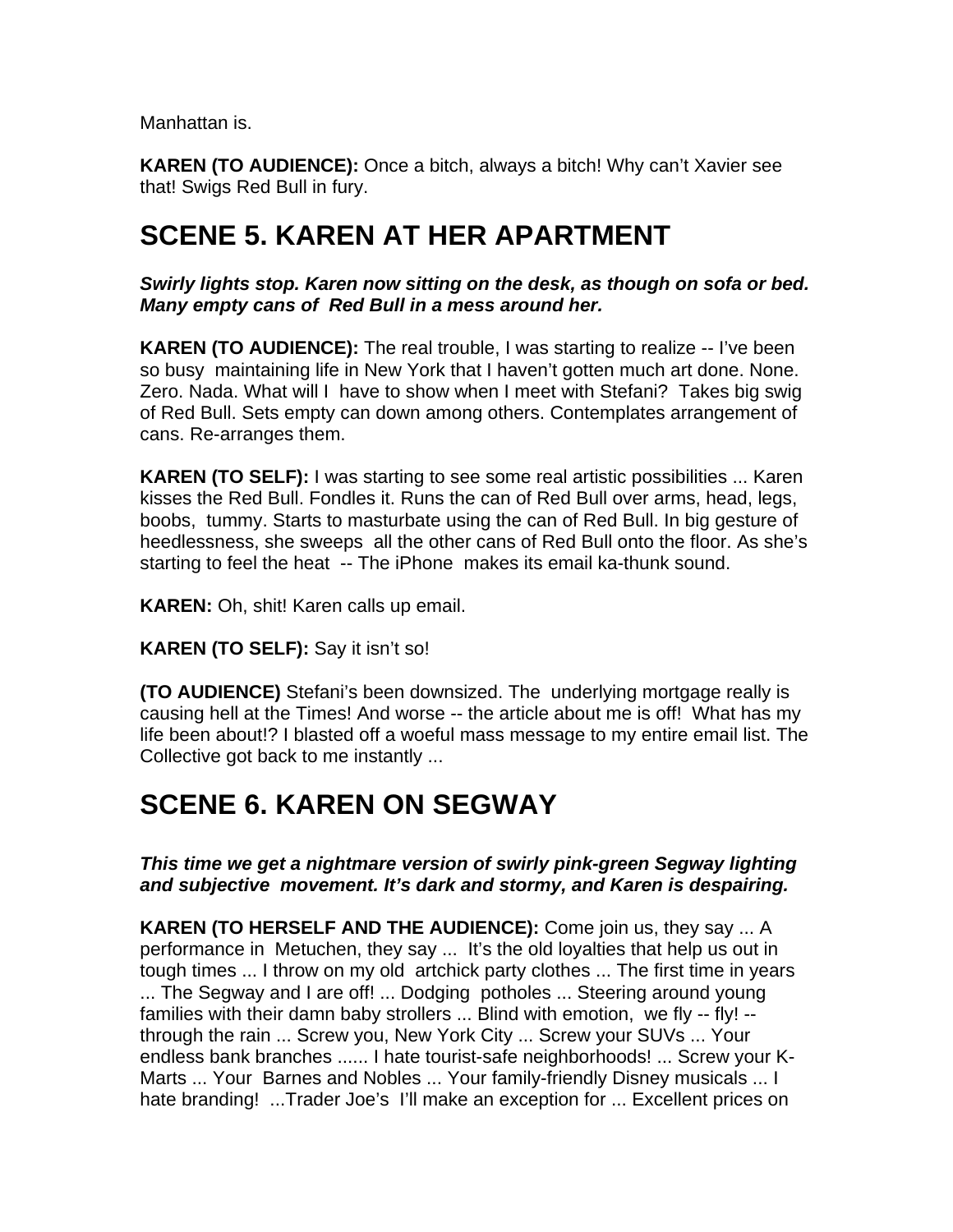wine ... And like that --

*Lights go to black. Big whoosh sound.* 

**KAREN (TO AUDIENCE):** I was in the tunnel on my way to central Jersey.

### **SCENE 7. METUCHEN MALL**

*Flashlight in Karen's hand, as in opening scene. Sounds of flogging and moaning. Karen stares offstage, takes big swig of Red Bull.* 

**KAREN (TO AUDIENCE):** In a room to one side of the dance space Xavier is laying into Eden ... When I was living with the Collective, flogging and suspensions weren't our thing. But ever since Kink.com took all those awards for BDSM porn everyone has been into it ... Ouch! ... Still -- oh, Christ, look at that ... So gruesome ... It really is beautiful ... Shit, that was a motherfucker of an orgasm! ... I have to say that PAC is doing their best work ever ... Hanging exhausted from the rack, Eden is transformed into an icon of desire ... No! No! I can't keep watching ... Artistic jealousy ... Sexual jealousy ... It's a lethal combination! ...

*Rave lighting and music up as Karen switches off flashlight and staggers back to desk. Starts to climb stairs up to desktop but she's so emotional that she stumbles. A strobe light pops off.* 

**KAREN**: What the hell? Looks around. Another strobe pops off, then another.

**KAREN (TO SELF AND AUDIENCE):** Somebody shooting photos .... Right up between my thighs! **(TO STRANGER)** Hey, quit it! **(TO AUDIENCE)** A woman. At least it isn't some pathetic frat boy ... We gasp. We look at each other in confusion. **(TO STRANGER)** I know you! You're Stefani Symons!

**KAREN (AS STEFANI):** Karen, I'm sorry that the story didn't --

**KAREN (TO STEFANI):** And I'm sorry about your job.

**KAREN (AS STEFANI):** Don't be. I landed a gig with CollegeHumor.com two hours later. Between us, the Times is going to be bought out by CollegeHumor.com within the month anyway.

**KAREN (TO AUDIENCE):** Stefani snaps a couple more shots ... She promises to put them on CollegeHumor's site later in the evening ... Screw it. If I'm going to be here at all I should dance, dammit, dance ... I give over to the wild spirit around me ... Pouring vodka into my Red Bull ... In the ladies' room taping on smart-drug skin patches ... Maybe I do need to throw aside my dreams ... Maybe it's time to move to Jersey ... The stall door swings open -- it's Xavier. He glares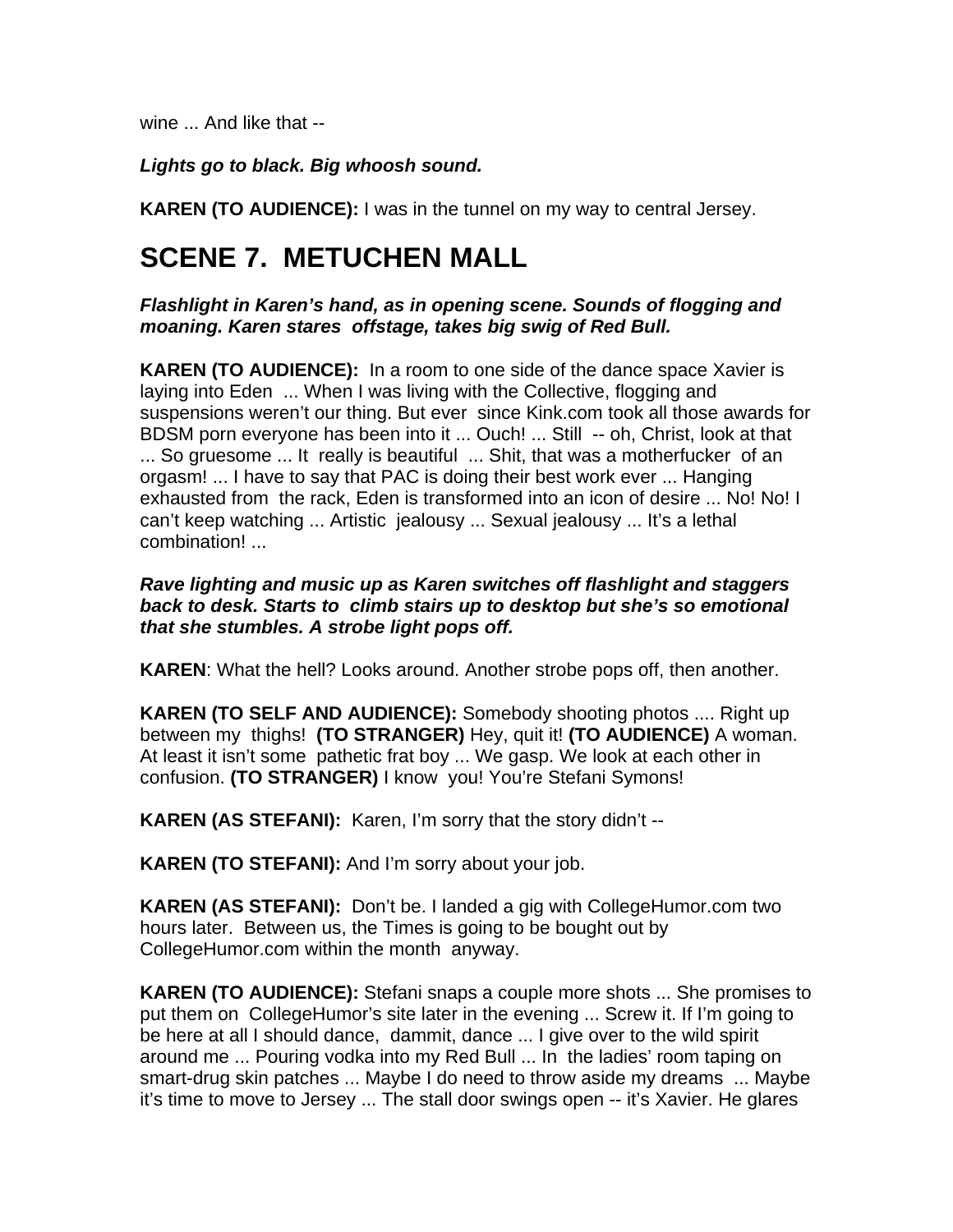at me. "Fuck polyamory" I mouth at him ... Ten minutes later I'm leaning against a wall ... Groups of people -- anyone passing by -- is writing on my legs, my back, my arms ... I'm being inscribed ... Someone is drawing on my tummy. A girl with pink hair stands up.

**KAREN (AS JESS):** Ms. Grenke, please don't tell my parents you saw me here!

**KAREN (TO AUDIENCE):** It's Jess, the arty girl from Frank Gehry High!

**(TO JESS)** How'd you know about this scene?

**KAREN (AS JESS):** Everybody knows Metuchen is where it's at. I get out to the Big Box every week. I take the bus and change into my party clothes at the Metuchen bus station. God, it's so depressing to have to live in Manhattan! Did you see what I wrote on your left arm?

**KAREN (TO SELF):** "You are my role model."

**(TO JESS)** Really?

**KAREN:** We share a big hug. Jess looks deep into my eyes. We're naked to each other emotionally, spiritually, artistically. Then she can't help herself and bolts.

**KAREN (AS JESS):** I gotta get home to boring Manhattan. But I admire you so much I'm gonna write about how great you are on you my blog! I get tons of hits!

**KAREN (CALLING TO JESS):** Sweetie, I haven't done any art in four years!

**KAREN (AS JESS):** Don't you know what you are to me? What you represent? Check out your other arm!

**KAREN (READS WRITING ON OTHER ARM):** "Karen Grenke has stayed in New York. That is the performance. You are the art."

*Inspired, Karen waves bye-bye to Jess, then climbs stairs to desktop as music gets louder.* 

**KAREN (TO SELF, AUDIENCE):** I am my own art form. My life ... My art ... Up on the desk now, music louder, Karen dances...

**KAREN (TO AUDIENCE):** OK, so immortality isn't in the cards. That dream is dead. But tomorrow I'll be the last artist in New York City once again. And I'll be showing up on CollegeHumor, and on a very cool girl's blog. Pulls string attached to large can of Red Bull mounted on ceiling. Glitter falls from it all over her